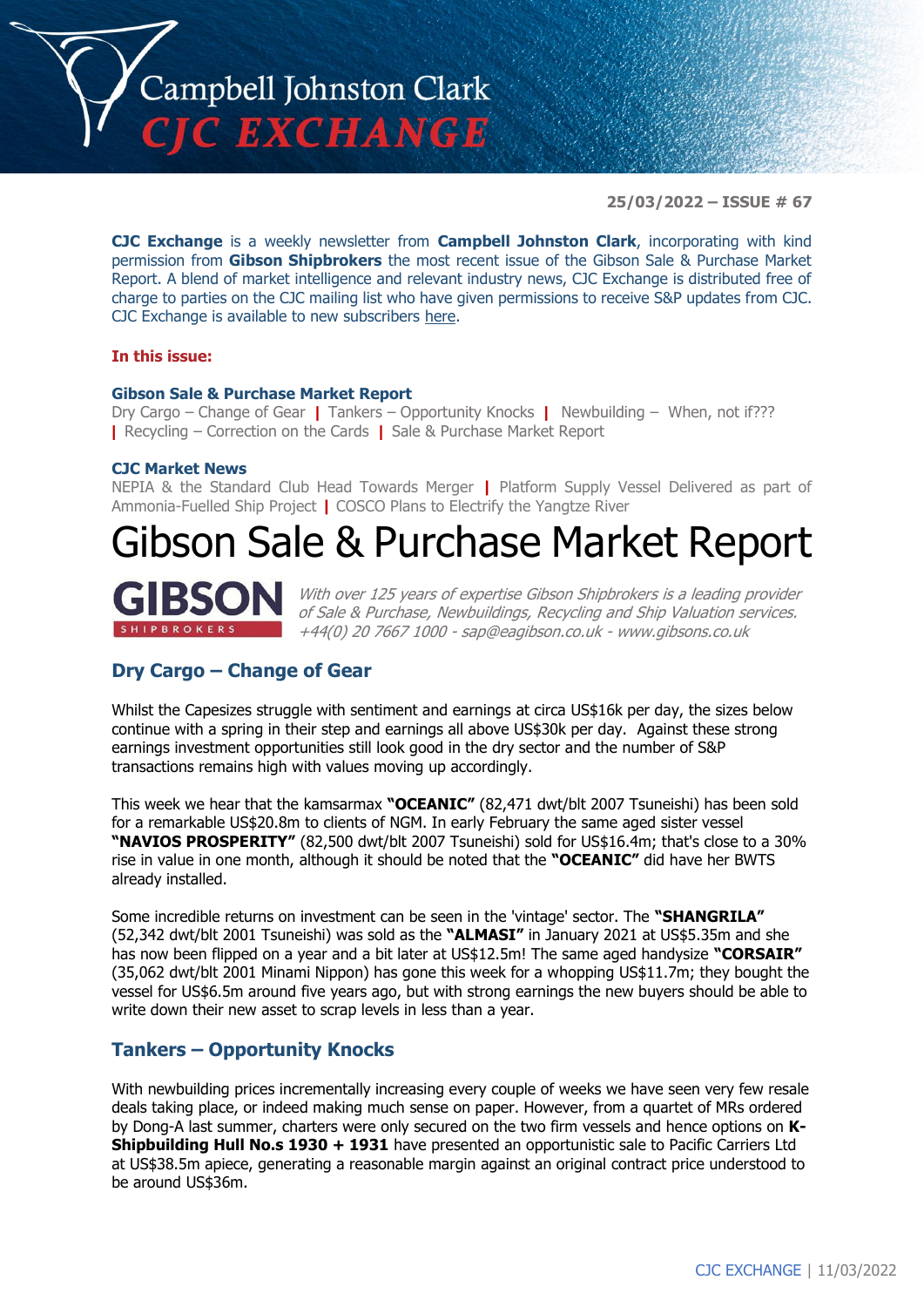

Elsewhere, mystery surrounding the undisclosed buyer of recently purchased five year old scrubber fitted VLCC "**LANDBRIDGE MAJESTY"** (308,207 dwt/blt 2017 Dalian No.2) has now seemingly been resolved, with Sinokor Merchant Marine reported as the buyer at US\$71m, concluded around the same time at the start of March along with the purchase of "**NAUTILUS" + "NAVARIN"** (307,284 dwt/blt 2006+2007 Dalian No. 2) for US\$63.5m en bloc basis imminent Special Surveys, bolster their VLCC tally further last week with the quartet acquisition of "**SARA" + "SANDRA" + "SIMONE" + "SONIA"** (320,000 dwt/blt 2011-2012 STX Jinhae) believed to have been sold for an average unit price in the high US\$40s mill range.

# **Newbuilding – When, not if???**

Bulker newbuilding negotiations are ongoing as the bulker market continues to perform well and second-hand prices remain very firm. We remain in uncertain times, but many are optimistic for the bulker market moving forward. Ongoing problems with port congestion, supply chain issues from China's lockdown and also fall out from the Russian/Ukrainian crisis may well provide support for rates and push owners for more newbuildings.

Tanker newbuilding activity remains subdued but some activity recently with Metrostar discussing 2+1 LR2 for Q2-Q4/2024 delivery in Hyundai Vinashin at region US\$61.5m (standard spec). An existing client of Daehan is also close to conclusion for a single slot in mid 2024 for a suezmax around US\$72m level (standard spec). The coming favourable fleet supply situation (low orderbooks and credible scrapping drivers) is now widely acknowledged by owners and there is a sense building that good times will come for the tanker market and newbuildings will be part of that. However, the obstacles today are a lack of reasonable delivery slots and the pricing levels at the yards. However, as we have seen in the past, a buoyant freight market can override these concerns and under any rate stimulus (that many expect at some point) second-hand prices would also be expensive thus pushing newbuildings as an alternative acquisition. Lastly, the world is pivoting back to fossil fuels for the short term and this combined with the lack of clarity of the best long term environmentally friend design/ propulsion (and regulations) is pushing the agenda for a "last dance" on the current, conventional designs.

# **Recycling – Correction on the Cards**

Local steel markets in Bangladesh have fallen to the equivalent of about US\$30-35/LT which has shaken up the sentiments of cash buyers and ship-breakers. Furthermore, with Ramadan on the horizon the markets are likely to remain sluggish over the next few weeks. Steel markets in Alang are also softening further creating a doubt over how the ship scrap markets will behave going forward. Pakistan prices have often been below the levels of Alang and Bangladesh and presently they continue to remain there.

Despite much talk of strong demand, the lack of tonnage and prices improving, we are currently witnessing a correction in the markets. Whilst levels were edging ever closer to US\$700/LT, it seems this is not the case at present and rates for now seem to be back in the mid'ish US\$600's again, although with the complex geo-political issues on-going in the world at present things can change quite rapidly, and likely will, thus creating doubts over demo markets and steel prices.

# **Gibson Sale & Purchase Market Report**

#### **S&P SALES**

| Vessel Name | <b>DWT</b> | <b>Built</b> | Yard | <b>Buyers</b> | <b>Price</b><br>$(\frac{\epsilon}{m})$ | <b>Notes</b> |
|-------------|------------|--------------|------|---------------|----------------------------------------|--------------|
|-------------|------------|--------------|------|---------------|----------------------------------------|--------------|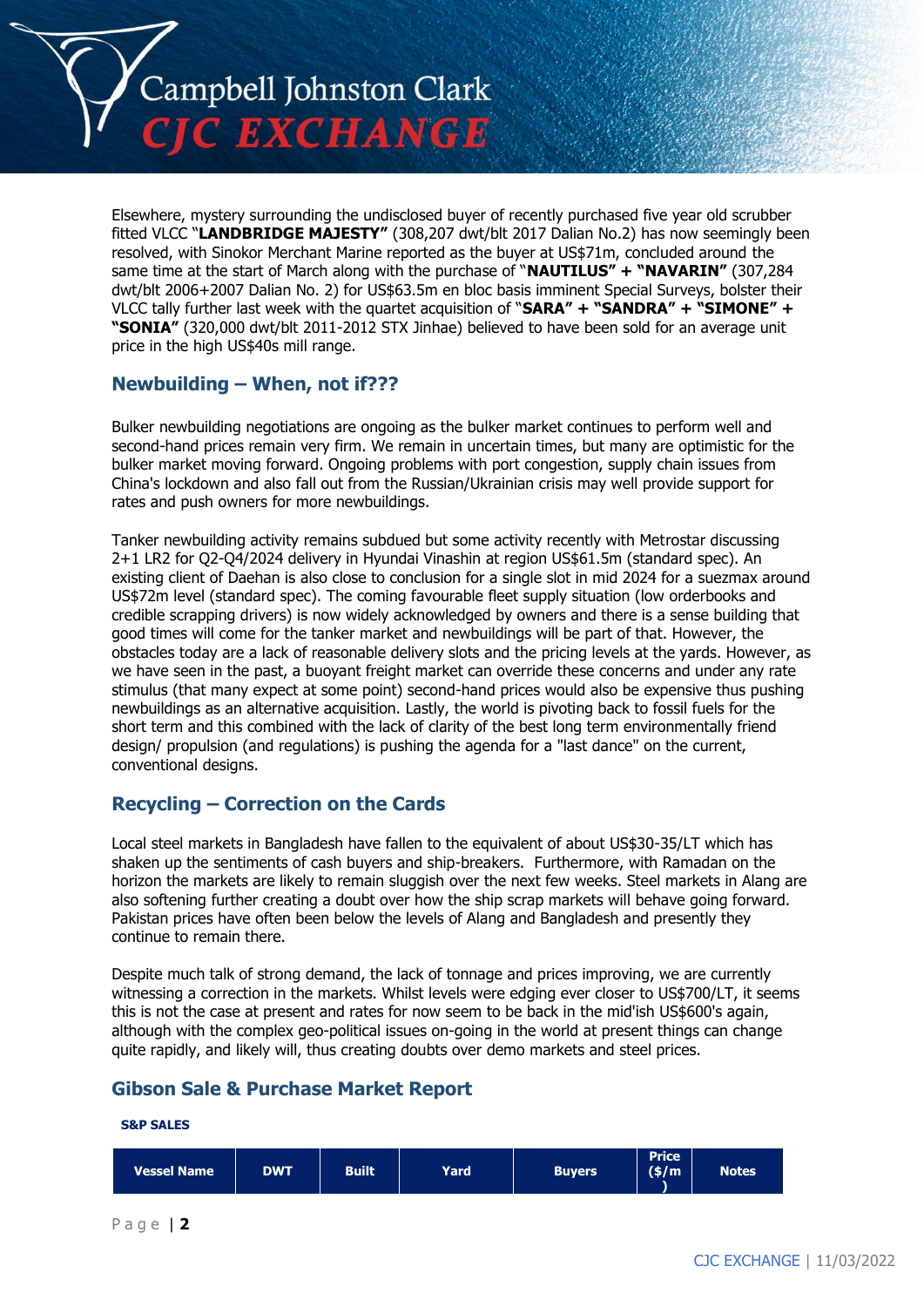# Campbell Johnston Clark<br>CJC EXCHANGE

| <b>BULKERS</b>                                              |                    |              |                                         |                          |                             |                                                      |  |
|-------------------------------------------------------------|--------------------|--------------|-----------------------------------------|--------------------------|-----------------------------|------------------------------------------------------|--|
| <b>AZUL LIBERO</b>                                          | 203,278            | 2004         | <b>Universal Tsu</b><br>(JPN)           | Chinese buyer            | high<br>18                  | DD due 9/22.                                         |  |
| <b>OCEANIC</b>                                              | 82,471             | 2007         | Tsuneishi (JPN)                         | <b>NGM</b>               | 20.8                        | SS psd<br>12/21. BWTS<br>passed.                     |  |
| <b>OCEAN GARLIC</b>                                         | 82,305             | 2012         | Dalian No. 2<br>(CHN)                   | Undisclosed buyer        | 21.5                        | SS due 6/22.                                         |  |
| <b>MAJESTIC SKY</b>                                         | 81,556             | 2014         | Tadotsu (JPN)                           | Undisclosed buyer        | 31.5                        | SS due 4/22.                                         |  |
| <b>NILOS</b>                                                | 75,880             | 2006         | Tsuneishi (JPN)                         | <b>Undisclosed buyer</b> | 18                          | SS psd 2/21.                                         |  |
| <b>BALTIA</b>                                               | 75,776             | 2005         | Sanoyas (JPN)                           | Chinese buyer            | 16.5                        | SS due<br>12/22.                                     |  |
| <b>NICON FORTUNE</b>                                        | 63,562             | 2019         | Shin Kasado<br>(JPN)                    | Undisclosed buyer        | reg 35                      | DD psd<br>12/21. BWTS<br>fitted.                     |  |
| <b>ATLANTIC TULUM</b>                                       | 58,802             | 2008         | Tsuneishi Cebu<br>(PHI)                 | Diamond Star             | 17.3                        | <b>BWTS</b> (on<br>order) due<br>8/22.               |  |
| jin fa                                                      | 57,730             | 2012         | Qingshan (CHN)                          | Undisclosed buyer        | $17.9*$                     | *Auction<br>sale. SS due<br>6/22.                    |  |
| <b>DAYANG CENTURY</b>                                       | 57,000             | 2011         | Jiangdong (CHN)                         | Undisclosed buyer        | 17.88*                      | *Auction<br>sale. SS psd<br>5/21.                    |  |
| <b>ORIENT RISE</b>                                          | 56,700             | 2010         | Qingshan (CHN)                          | Greek buyer              | 17                          | DD due 4/23.<br><b>BWTS fitted.</b>                  |  |
| <b>NERAIDA</b>                                              | 55,567             | 2005         | Oshima Zosen<br>(JPN)                   | Undisclosed buyer        | 17                          |                                                      |  |
| <b>SHANGRILA</b>                                            | 52,342             | 2001         | Tsuneishi (JPN)                         | Undisclosed buyer        | 12.75                       | SS psd<br>10/21.                                     |  |
| <b>LUCKY SEA</b>                                            | 52,246             | 2005         | Yangzhou<br>Dayang (CHN)                | Chinese buyer            | 12                          | DD due 2/23.<br>Logs fitted.                         |  |
| <b>VENTURE TEAM</b>                                         | 38,947             | 2015         | <b>Jiangmen</b><br>Nanyang (CHN)        | D'Amato                  | 24.8                        | DD due<br>11/23.<br>Logs+BWTS<br>fitted.             |  |
| <b>CORSAIR</b>                                              | 35,062             | 2001         | Minami Nippon<br>(JPN)                  | Chinese buyer /<br>Manat | 11.7                        | DD due 6/23.<br>Logs fitted.<br>Prompt<br>delivery.  |  |
| <b>IONIC HALO</b>                                           | 34,039             | 2012         | DaeSun (KRS)                            | <b>Undisclosed buyer</b> | reg 19                      | SS psd 3/22.<br><b>BWTS fitted.</b><br>SS psd        |  |
| PORT BOTANY                                                 | 28,470             | 2001         | Imabari (JPN)                           | Undisclosed buyer        | 8.8                         | 11/21.<br>BWTS+Logs<br>fitted.                       |  |
| <b>TANKERS</b>                                              |                    |              |                                         |                          |                             |                                                      |  |
| <b>LANDBRIDGE</b><br><b>MAJESTY</b>                         | 308,207            | 2017         | Dalian No. 2<br>(CHN)                   | Sinokor                  | 71                          | SS psd<br>10/21.<br><b>BWTS+Scrub</b><br>ber fitted. |  |
| <b>17 FEBRUARY</b><br>LIBYA                                 | 160,391<br>159,233 | 2008<br>2007 | Samsung (KRS)<br>Hyundai Samho<br>(KRS) | Undisclosed buyer        | 46 en<br>bloc<br>on<br>subs | SS due 5/23.<br>SS psd 3/22.<br><b>BWTS fitted.</b>  |  |
| K-SHIPBUILDING<br>$1930 + K$<br><b>SHIPBUILDING</b><br>1931 | 50,000             | both 2023    | Hyundai Ulsan<br>(KRS)                  | <b>PCL</b>               | 38.5<br>each                | <b>BWTS fitted.</b>                                  |  |
| <b>VS VIESA</b>                                             | 34,558             | 2003         | Dalian (CHN)                            | Undisclosed buyer        | 5.85                        | Trading dirty.<br>Cap 1. SS<br>due 6/23.             |  |
| GAS (LNG/LPG/LAG/CO2)                                       |                    |              |                                         |                          |                             |                                                      |  |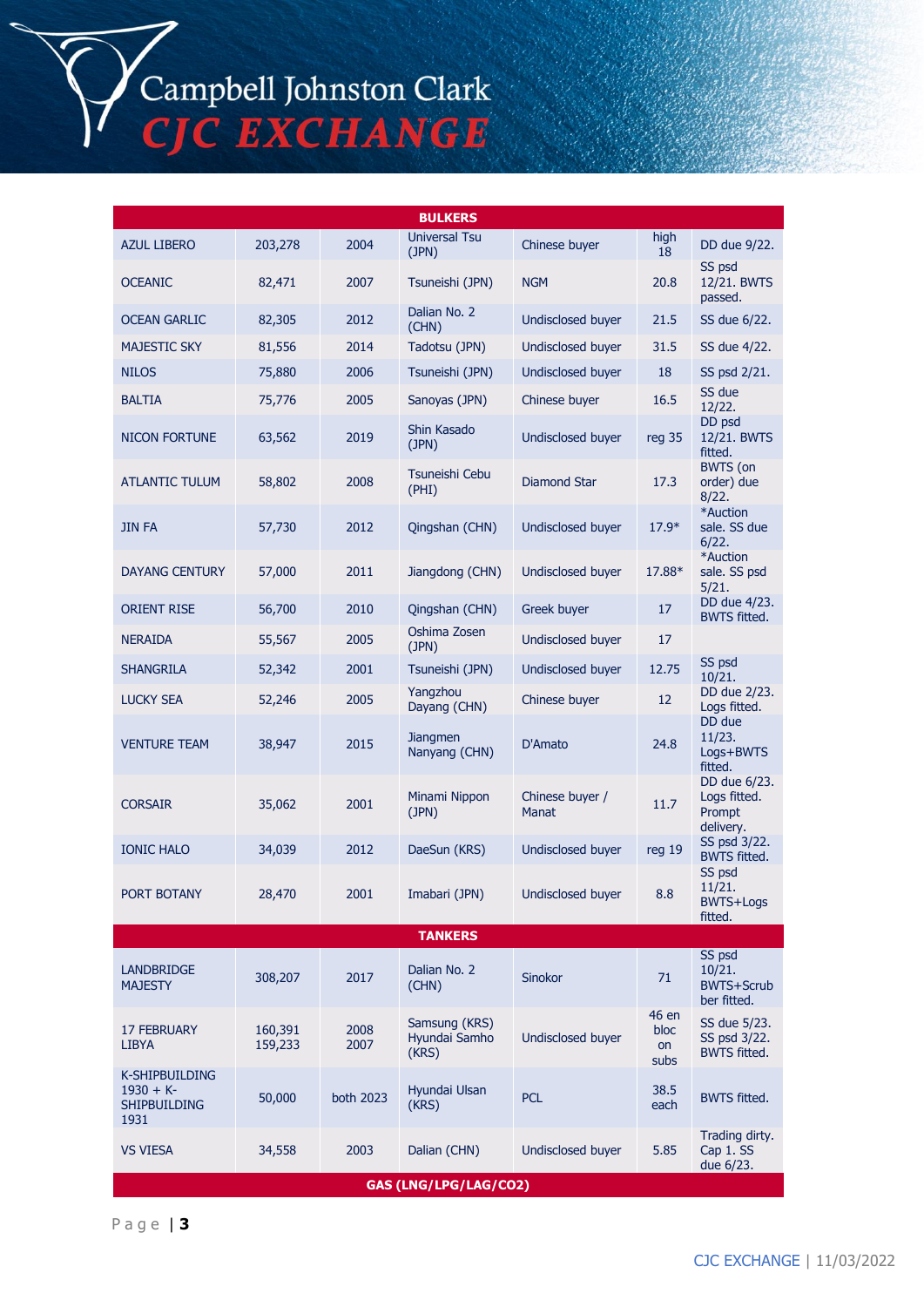Campbell Johnston Clark<br>CJC EXCHANGE

| <b>HAPPY BIRD</b>                   | 7,875                        | 1999                        | Hyundai Ulsan<br>(KRS)                   | Undisclosed buyer | 6.1                    | 8,468 cbm.<br>Semi-Ref. Ice<br>1B. Already<br>renamed.         |  |
|-------------------------------------|------------------------------|-----------------------------|------------------------------------------|-------------------|------------------------|----------------------------------------------------------------|--|
| <b>NEWBUILDING ORDERS</b>           |                              |                             |                                          |                   |                        |                                                                |  |
| <b>Ordering Client</b>              | <b>Vessel</b><br><b>Type</b> | Size / No.<br>of units      | <b>Shipyard</b><br>(Country)             | <b>Delivery</b>   | <b>Price</b><br>\$m\$  | <b>Notes</b>                                                   |  |
|                                     |                              |                             | <b>CONTAINERS / RO-RO / REEFER / PCC</b> |                   |                        |                                                                |  |
| Evergreen                           | Containersh<br>ip            | 24,000<br>TEU $\times$ 3    | Hudong<br>Zhonghua (CHN)                 | 2024              | reg<br>180             | Scrubber<br>fitted.                                            |  |
| <b>ONE</b>                          | Containersh<br>ip            | 13,000<br>TEU $\times$ 5    | Imabari (JPN)                            | 2025              |                        | LOI.<br><b>Scrubber</b><br>fitted. LNG<br>duel fuel<br>option. |  |
| <b>ONE</b>                          | Containersh<br>ip            | 13,000<br>$TEU \times 5$    | Hyundai HI (KRS)                         | 2025              |                        | LOI.<br><b>Scrubber</b><br>fitted. LNG<br>duel fuel<br>option. |  |
| <b>Euroseas</b>                     | Containersh<br>ip            | 1,800 TEU<br>x <sub>3</sub> | Hyundai Mipo<br>(KRS)                    | 2024              | 34                     | LNG-ready.<br>Eco.                                             |  |
|                                     |                              |                             | GAS (LNG/LPG/LAG/CO2)                    |                   |                        |                                                                |  |
| <b>BW LNG</b>                       | <b>LNG</b>                   | 174,000<br>$cbm + 2$        | <b>DSME (KRS)</b>                        | 2025              | $215*$                 | *Declared<br>options.                                          |  |
| <b>KYOEI TANKER</b>                 | <b>LPG</b>                   | 22,000<br>$cbm \times 1$    | Hyundai Mipo<br>(KRS)                    | 2024              | reg 53                 | Semi-ref.<br><b>Againsty TC</b><br>to Geogas<br>Trading.       |  |
| <b>Recycling</b><br><b>Activity</b> |                              |                             |                                          |                   |                        |                                                                |  |
| <b>Vessel Name</b>                  | <b>BUILT</b>                 | <b>DWT</b>                  | <b>LWT</b>                               | <b>Delivery</b>   | <b>Price</b><br>(\$/lw | <b>Notes</b>                                                   |  |

|                   |           |        |               | ______ | $\mathbf{v}$<br>t) |                                                                                             |
|-------------------|-----------|--------|---------------|--------|--------------------|---------------------------------------------------------------------------------------------|
|                   |           |        | <b>TANKER</b> |        |                    |                                                                                             |
| <b>BOW FLOWER</b> | 1994 / UK | 37,221 | 11,052        | India  | 1310               | <b>HKC Class NK</b><br>Green<br>Recycling /<br>Large<br>quantity of<br>St-St in her<br>tank |

#### **Recycling Prices**

| (US\$/LWT)                                                     |                               |                                                   |                                              |               |
|----------------------------------------------------------------|-------------------------------|---------------------------------------------------|----------------------------------------------|---------------|
|                                                                | <b>Banglades</b><br>h         | <b>India</b>                                      | <b>Pakistan</b>                              | <b>Turkey</b> |
| Tank/Cont/Ro-<br>Ro/Capes/LPG/PCC                              | 670/680                       | 660/670                                           | 650/660                                      | 460/470       |
| Dry<br>Cargo/Bulk/Tween<br>/Gen Cargo                          | 660/670                       | 650/660                                           | 640/650                                      | 450/460       |
| <b>Newbuild and Second Hand</b><br><b>Values</b> $(s$ million) |                               |                                                   |                                              |               |
| <b>Vessel Type</b>                                             | <b>New</b><br><b>Building</b> | 5 Year<br>Old<br><b>Vessel</b><br>(Built<br>2017) | 10 Year Old<br><b>Vessel</b><br>(Built 2012) |               |

VLCC 115.5 72 50 SUEZMAX 77.5 49 32.5

**Tankers**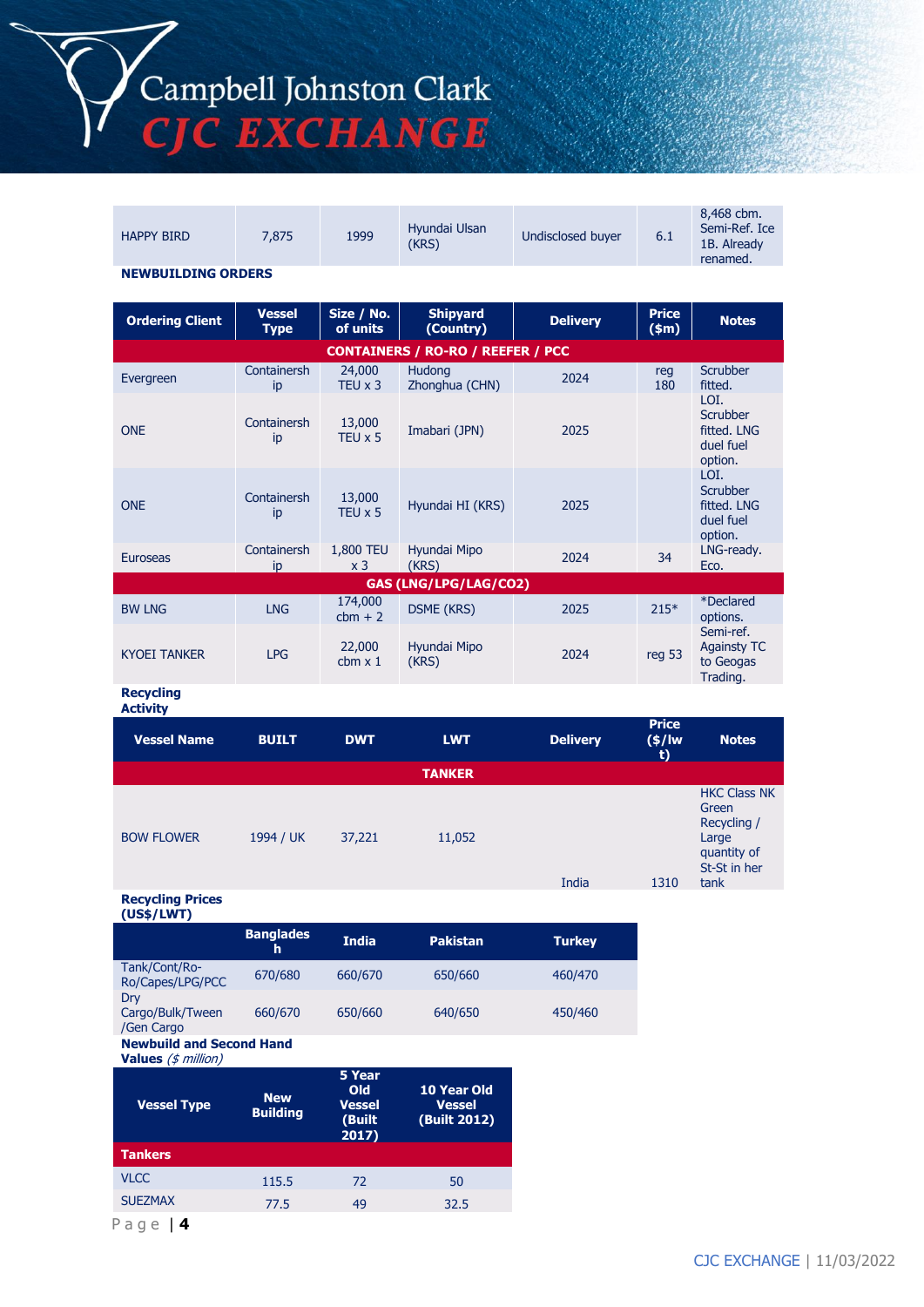

| <b>AFRAMAX</b>                                                               | 60.5            | 45     | 28   |  |  |  |
|------------------------------------------------------------------------------|-----------------|--------|------|--|--|--|
| <b>MR</b>                                                                    | 41              | 30     | 20   |  |  |  |
| <b>Bulkers</b>                                                               |                 |        |      |  |  |  |
| <b>CAPESIZE</b>                                                              | $61^$           | 47 eco | 32   |  |  |  |
| <b>KAMSARMAX</b>                                                             | 35 <sub>0</sub> | 36     | 26k  |  |  |  |
| <b>ULTRAMAX /</b><br><b>SUPRAMAX</b>                                         | $33^$           | 33.5   | 23.5 |  |  |  |
| <b>HANDYSIZE</b>                                                             | $30^$           | 28     | 19   |  |  |  |
| ^=Chinese price (otherwise based upon Japanese / Korean country<br>of build) |                 |        |      |  |  |  |

 $\sim$  = Basis standard contemporaneous DWT/spec for each type.

# CJC Market News



Campbell Johnston Clark (CJC) is a medium-sized international law firm advising on all aspects of the shipping sector, from ship finance to dry shipping and comprehensive casualty handling, and all that happens in between. Today, we have offices in London, Newcastle, Singapore and Miami.

# **NEPIA & the Standard Club Head Towards Merger**



On 14th March 2022, the Newcastle-headquartered North of England Protecting & Indemnity Association ("NEPIA") and the London-headquartered Standard P&I Club ("Standard") announced in a press release that they were entering into formal discussions for a "proposed merger to create a new global marine insurer and one of the largest providers of mutual cover in the maritime industries".

In the press release it was stated that "*the ambition* behind the merger is to deliver tangible benefits to shipowners. The boards of both clubs have played a

key role in guiding and shaping the proposal. Combining will provide greater financial resilience, efficiency and an even deeper pool of talent to maintain and strengthen the focus on service excellence and close member relationships for which both clubs are renowned." A joint working group has also been formed by both Clubs with a view to evaluating how the newly formed entity would maximise value for the entered members.

If the proposed merger materialises, the new entity may end up being one of the world's largest P&I Clubs with an anticipated cover for vessels, as reported, equivalent to 400M GT. However, it is not long ago that we witnessed a similar merger effort between The UK P&I Club and The Britannia Club which, after lengthy discussions, proved fruitless. Unlike this case, where NEPIA has a peculiar model in the services offered to its members whilst Standard follows the classic British mutual P&I model, those two Clubs (i.e. The UK P&I Club and The Britannia Club) were quite similar in terms of structure and entered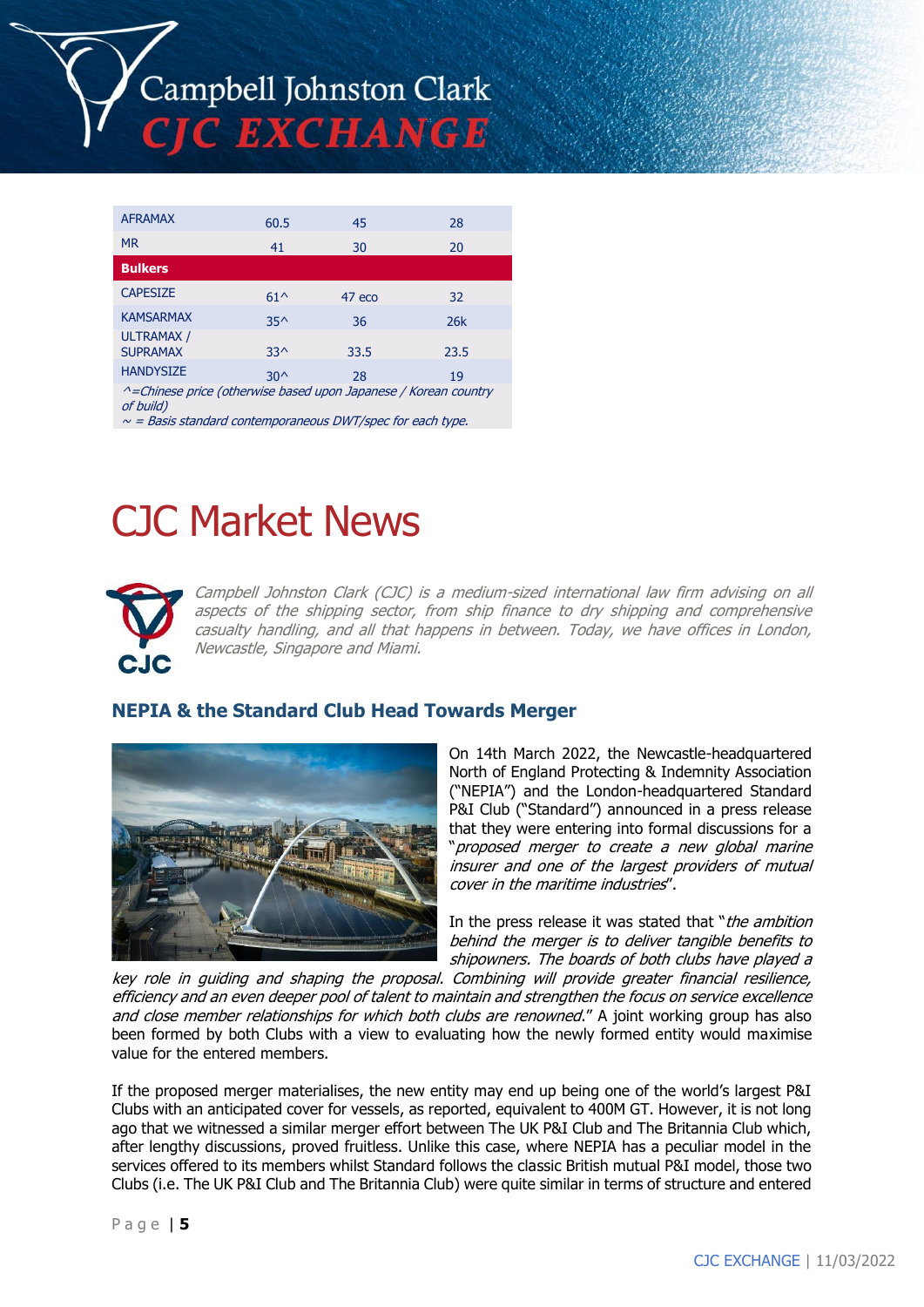

tonnage; nevertheless, their proposed merger did not materialise in the end. This would make the proposed merger between NEPIA and Standard appear a rather challenging project.

The proposed merger remains subject to contract and approval of the full mutual membership of both clubs. These voting procedures are currently set to complete by the end of May 2022. If approved by the membership, the completion of the merger is estimated to take place in late February 2023.

#### **Platform Supply Vessel Delivered as part of Ammonia-Fuelled Ship Project**



Plans to build the world's first ammonia-fuelled ship are moving forward. The initiative is designed to display the current potential to operate a ship almost solely on ammonia and is part of Fortescue Future Industries' (the green technology arm of Australian mining company Fortescue) challenge to accelerate the conversion of ships to run on green fuels.

MMA Offshore reported that it has successfully completed the sale of its supply ship, MMA Leveque, to Fortescue Future Industries for \$7.75m. The 246-foot platform supply vessel has now been handed over to the project for conversion.

"We are excited to continue working with FFI, with the MMA Leveque now joining Fortescue Future Industries, where the goal is to transform the vessel to run almost totally on green ammonia," said David Ross, Managing Director of MMA.

As a demonstration of the existing capabilities to run ships on ammonia, Fortescue chairman Dr. Andrew Forrest last year stated that the company would convert a ship to ammonia-fuelled operations within a year.

In 2021, the company achieved successful combustion of blended ammonia fuel and committed to converting its entire fleet of almost 100 ore carriers by, at the latest, 2040. Dr. Forrest has called on the shipping industry to adopt their 2040 target.

Dr. Forrest said, "This vessel will show the shipping industry the power of a vessel fuelled by green ammonia in real-world conditions. It is world-leading technology and will assist in providing the shipping industry with the practical know-how to decarbonize completely." Fortescue is investing heavily in research and development to transform its operations with zero pollution fuels. This will be the first ship that Fortescue Future Industries has converted as part of its efforts and commitment to accelerate various forms of transportation using green fuels.

#### **COSCO Plans to Electrify the Yangtze River**



China's Cosco Shipping (Cosco) has ordered two 700 twentyfoot equivalent (TEUs) electric containerships to operate in the Yangtze River. As reported, the orders are valued at \$18.4 million and the vessels will be due for delivery in late 2023.

The orders were an effort by Cosco to advance the development of electric shipping and in particular, the utilisation of batteries in vessels. Cosco has referred to the

vessels as being China's first "green zero-carbon intelligent electrification pilot" vessels.